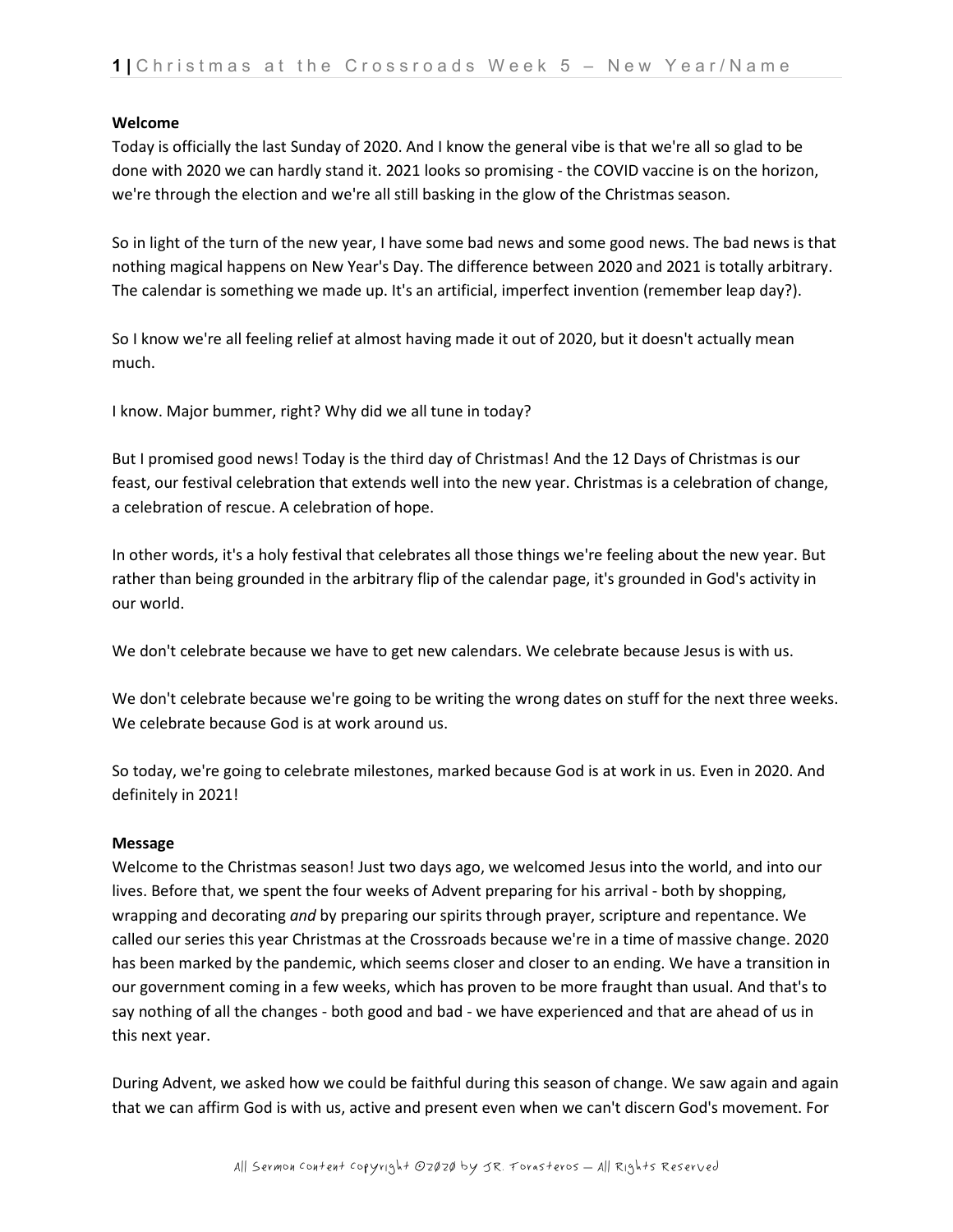the next two weeks of Christmas, we're celebrating God's presence. Remember: we know Jesus will return because of how he arrived the first time: a baby in an ignored corner of the world stage.

What we're celebrating in the Christmas feast is that God did not leave us to carry on business as usual. God disrupted our world - though not in the way anyone expected. God came not tearing open the heavens, but in a baby.

It's a potent reminder that disruptions always carry with them the potential for grace. God does not leave us alone in our discomfort, our disorientation.

And after four weeks of processing disruption, prayer and seeking God, I hope you're as ready as I am to celebrate the good news of Christmas: God with us! As we'll see in our four texts today, this s a time to celebrate God's presence and work.

[Scripture Slide 1] Turn with me to Isaiah 61. This is a poem of hope and restoration. It's set in the wake of the Exile, when God's people have returned to Jerusalem and begun the long process of rebuilding. For God's people, the Exile carried not only the loss of everything they knew or understood, but also a cultural shame. They were the laughing stock of every other nation. They were the people whose god had abandoned them.

In this return, they experienced a new path forward - something so different from the Exile that it felt like a rebirth. They became new people. And you can hear it in the text - they feel like a bride on her wedding day.

A wedding.

Rebirth.

Powerful metaphors for closing an old chapter and beginning a new journey. Let's hear the prophet as he invites God's people to celebrate God's salvation:

I am overwhelmed with joy in the LORD my God! For he has dressed me with the clothing of salvation and draped me in a robe of righteousness.

I am like a bridegroom dressed for his wedding or a bride with her jewels.

The Sovereign LORD will show his justice to the nations of the world. Everyone will praise him! His righteousness will be like a garden in early spring, with plants springing up everywhere.

Because I love Zion, I will not keep still.

Because my heart yearns for Jerusalem, I cannot remain silent.

I will not stop praying for her until her righteousness shines like the dawn, and her salvation blazes like a burning torch.

The nations will see your righteousness.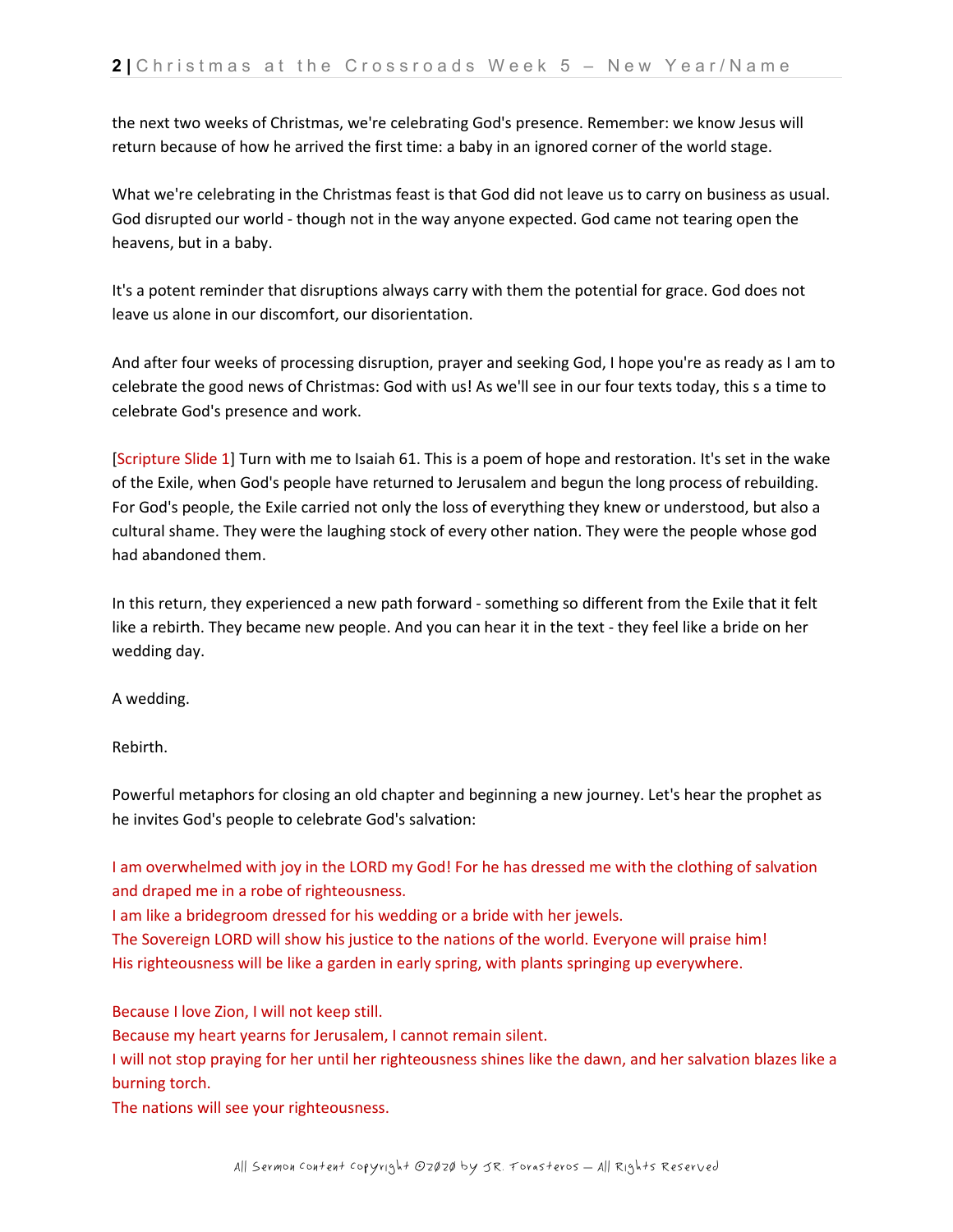# World leaders will be blinded by your glory. And you will be given a new name by the LORD's own mouth. The LORD will hold you in his hand for all to see— a splendid crown in the hand of God. -- Isaiah 61:10- 62:3

God gives God's people a new name. It's rebirth!

The idea of God giving us new names to mark big moments in our spiritual journeys is nothing new. God changed Abram's name to Abraham. Jacob to Israel. And here, the prophet draws on that same renaming tradition, promising that God is not done w/ God's people. Quite the opposite; the past is all prologue to this new thing God is doing.

[Scripture Slide 2] Names are a big deal - anyone who's worried over what to name a kid knows that. Turn with me to Luke 2. This passage actually happens on what we would call the eighth day of Christmas. In Jesus' Jewish tradition, it's the day his parents presented him at the Temple to be dedicated to God, circumcised as a mark of God's covenant and then named.

Of course Mary and Joseph didn't have to decide - we saw last Sunday that, when the angel invited Mary to be the mother of the Messiah, he told her to name him Jesus. We miss this, but "Jesus" is the Greek form of the Hebrew name "Joshua" - as in, the guy who took over for Moses. The Hebrew name means "he saves."

This passage has so much happening in it - I think I've preached out of it the last two or three Christmases. But today, I want simply to observe how central to this moment worship and celebration are.

Then it was time for their purification offering, as required by the law of Moses after the birth of a child; so his parents took him to Jerusalem to present him to the Lord. The law of the Lord says, "If a woman's first child is a boy, he must be dedicated to the LORD." So they offered the sacrifice required in the law of the Lord—"either a pair of turtledoves or two young pigeons."

At that time there was a man in Jerusalem named Simeon. He was righteous and devout and was eagerly waiting for the Messiah to come and rescue Israel. The Holy Spirit was upon him and had revealed to him that he would not die until he had seen the Lord's Messiah. That day the Spirit led him to the Temple. So when Mary and Joseph came to present the baby Jesus to the Lord as the law required, Simeon was there. He took the child in his arms and praised God, saying,

"Sovereign Lord, now let your servant die in peace, as you have promised. I have seen your salvation, which you have prepared for all people. He is a light to reveal God to the nations, and he is the glory of your people Israel!" -- Luke 2:22-32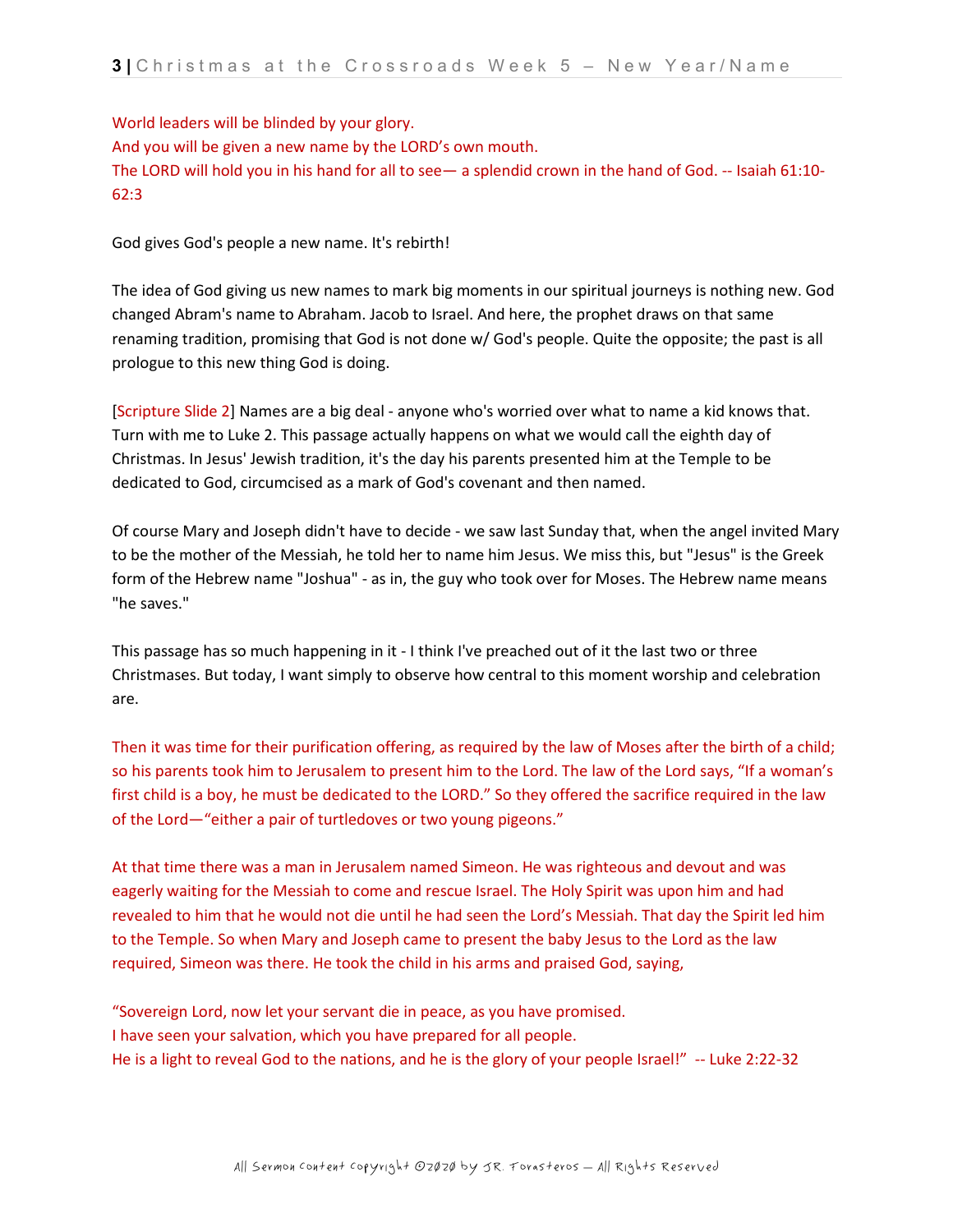God has become human. The Messiah has been born, and his name is Jesus. Joshua. He saves. How *else*  should we respond to this new life, these new possibilities?

[Scripture Slide 3] Life with God is like getting married, taking a new name. Life with God is like being reborn. The apostle Paul, in his letter to the Galatians, is explaining this to a bunch of non-Jewish Christians. He uses two more metaphors that would have been very near to those Galatian Christians: slavery and adoption.

Slavery was a common practice in the world of the New Testament. It wasn't grounded in racism like American slavery. Instead, people often sold themselves into slavery, and could buy themselves out. And adoption was a common practice, especially among nobility. Maybe the most famous adoption was Caesar Augustus - the Roman Emperor when Jesus was born. He was Julius Caesar's nephew, but Caesar adopted him, thus making him Caesar's rightful heir. Claudius, the emperor when Paul wrote Galatians, adopted his nephew Nero, who would take over for Claudius (and who would prove to be the worst).

When the right time came, God sent his Son, born of a woman, subject to the law. God sent him to buy freedom for us who were slaves to the law, so that he could adopt us as his very own children. And because we are his children, God has sent the Spirit of his Son into our hearts, prompting us to call out, "Abba, Father." Now you are no longer a slave but God's own child. And since you are his child, God has made you his heir. -- Galatians 4:4-7

Paul asks the Galatians to imagine that God has purchased us out of slavery and given us freedom. But not just freedom. We have been adopted by the one, true Caesar and Lord of all creation. We are now heirs of God's kingdom.

Over and over, as the first Christians tried to grapple with what had happened when Jesus arrived on Earth, they came back to these powerful, disruptive metaphors. They wanted to signal, as loudly as possible, that the old was gone and the new was coming.

Jesus' arrival in our lives is like being set free.

Jesus' arrival in our lives is like being adopted into a royal family.

Jesus' arrival in our lives is like our wedding day.

Jesus' arrival in our lives is like being born all over again.

I want you to think about the last year. Is there a word, a label, a name that would characterize this last year? Something you want to leave behind?

Maybe stressed, anxious, sick. Alone. Angry. Afraid.